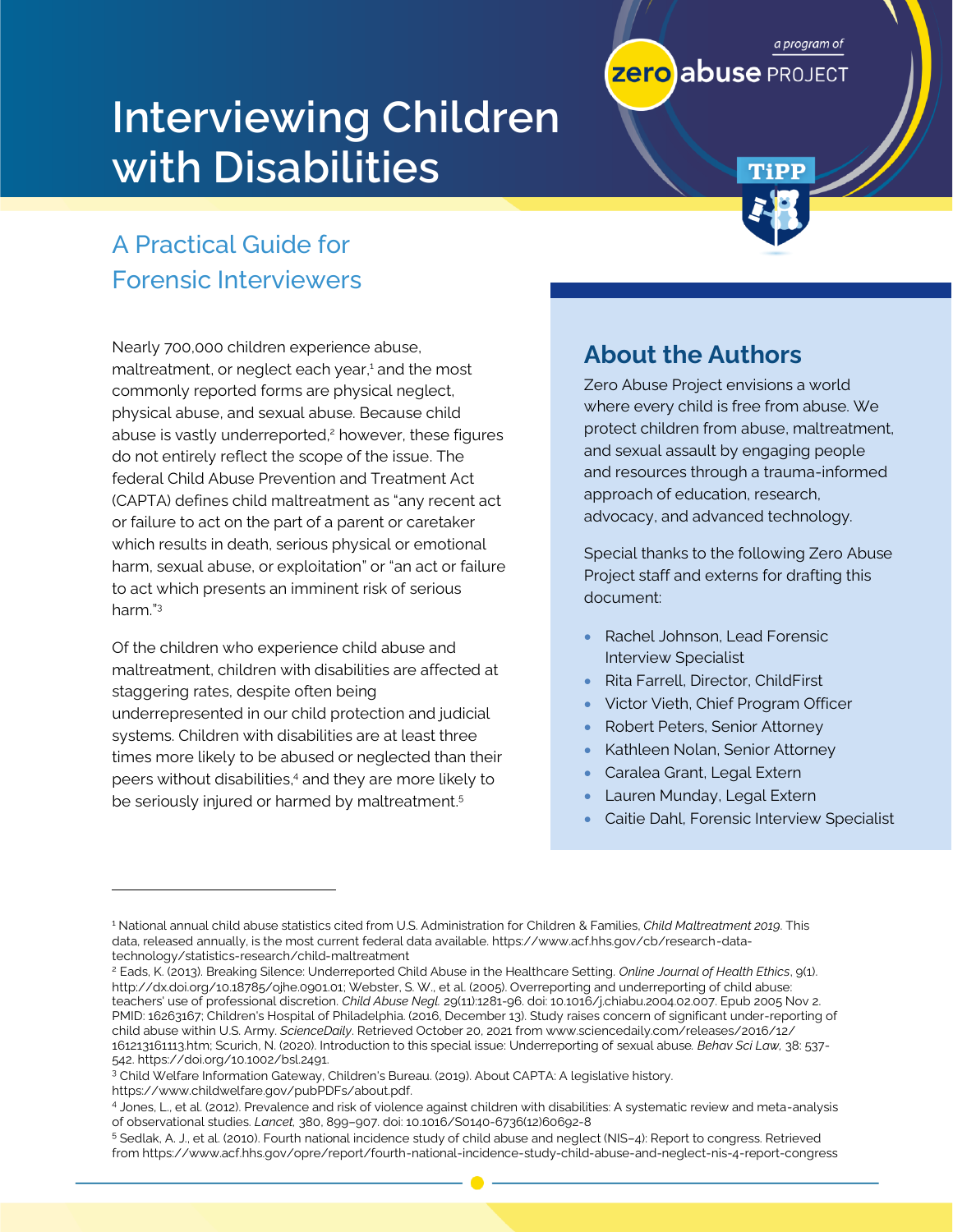The U.S. Centers for Disease Control and Prevention (CDC) identifies "children with special needs that may increase caregiver burden (e.g., disabilities, mental health issues, and chronic physical illnesses)" and "caregivers who don't understand children's needs or development" as significant risk factors for abuse and maltreatment.<sup>6</sup>

When an experience of child maltreatment or abuse is witnessed, when evidentiary material is made known to authorities, or when a child makes an outcry, an interaction called a forensic interview will ensue. A forensic interview is a neutral, information-gathering interaction conducted by a specially trained interviewer using a multidisciplinary approach in response to allegations of maltreatment. Some of these forensic interviews take place at a child advocacy center (CAC). According to the National Children's Alliance, 338,475 children in the United States received services from a CAC in 2020. <sup>7</sup> This guide offers guidance for conducting forensic interviews with children with disabilities and considerations for multidisciplinary teams (MDTs).

# **Types of Disabilities**

The CDC's Disability and Health sector defines a disability as any condition of the body or mind that makes it more difficult for the person with the condition to perform certain activities and interact with the world around them.<sup>8</sup> According to the World Health Organization,<sup>9</sup> disability has three dimensions:

- 1. **Impairment** in a person's body structure, body function, or mental functioning. Examples of impairments include loss of limb, vision, or memory.
- 2. **Activity limitation,** such as difficulty seeing, hearing, walking, or problem solving.
- 3. **Participation restrictions** in daily activities, such as working, engaging in social and recreational activities, and obtaining health care and preventive services.

Disabilities can affect the following aspects of a person's life, often intersectionally:

- Vision, such as blindness or partial vision
- Movement, such as requiring an assistive or adaptive device for mobility like a wheelchair
- Thinking, such as intellectual disabilities
- Remembering, such as dementia
- Learning, such as having a learning disability like dyslexia
- Communicating, such as being on the autism spectrum
- Hearing, such as being deaf or hard of hearing
- Mental health, such as a diagnosis of major depression or bipolar disorder
- Social relationships, such as how autism is experienced by some people

<sup>6</sup> Centers for Disease Control and Prevention. (15 Mar. 2021). Risk and protective factors: child abuse and neglect. https://www.cdc.gov/violenceprevention/childabuseandneglect/riskprotectivefactors.html

<sup>7</sup> National Children's Alliance. (11 Feb. 2021). NCA national statistics. https://www.nationalchildrensalliance.org/wpcontent/uploads/2021/02/NCA-National-Stats-Year-2020.pdf

<sup>8</sup> Centers for Disease Control and Prevention. (16 Sept. 2020). Disability and health overview. https://www.cdc.gov/ncbddd/ disabilityandhealth/disability.html.

<sup>9</sup> World Health Organization. (2001). International classification of functioning, disability and health (ICF). Geneva.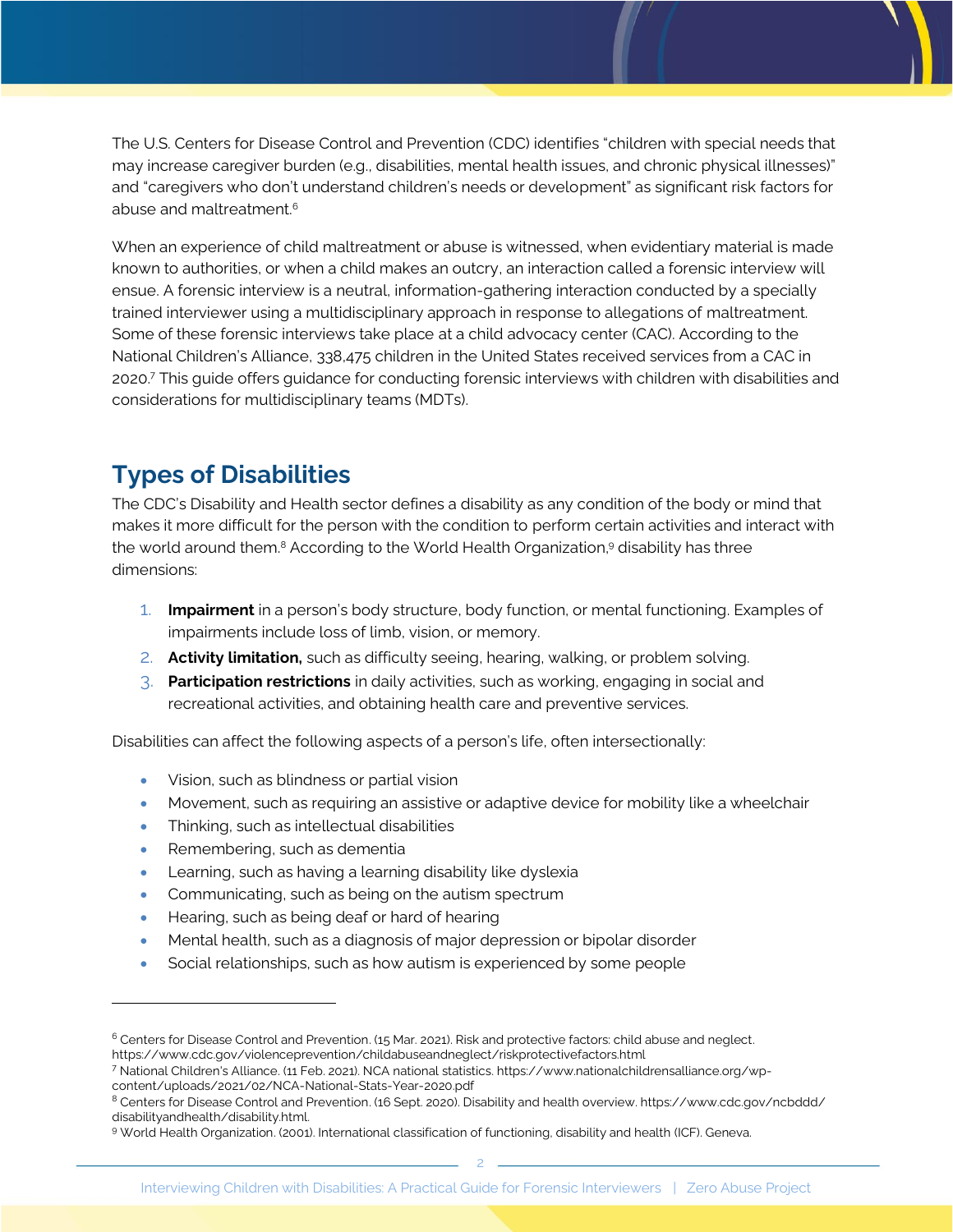When thinking about serving people with disabilities, forensic interviewers should acknowledge that the population is very diverse, with unique experiences and varied needs from service providers and processes. None of these experiences or identities exist in silos, and the experience of having one or more disabilities in conjunction with experiences of abuse and maltreatment (as well as other experiences and identities) will create unique conditions, needs, and required support for each child and family. The presence of practitioners with disabilities and other diverse lived experiences on MDTs is a valuable asset toward understanding these requirements. To that end, MDTs should actively incorporate the expertise and leadership of people with disabilities when constructing and conducting the systems' response to abuse and maltreatment.

# **Risk Factors for Abuse**

As previously stated, children with disabilities are at increased risk and vulnerability for abuse and maltreatment. Factors related to disability that contribute to or increase the risk of abuse include:

- Devaluing attitudes toward children with disabilities and attacks on the credibility of their reports and statements. <sup>10</sup> In particular, concerns about suggestibility and the credibility of their outcries and statements may cause undue or unsubstantiated skepticism.
- Increased intrafamilial stress.<sup>11</sup> Many times, a lack of support, training, and resources for parents and caregivers can increase family stress and create intrafamilial vulnerabilities.
- Social isolation.
- Physical limitations.
- **Increased dependence on caregivers.**<sup>12</sup>
- Injury from abuse masked by disabilities.
- Lack of understanding that abuse has occurred and presence of resulting encoding errors.<sup>13</sup>
- Lack of language facilitation needed to report or disclose.<sup>14</sup>
- Lack of safety education for children, parents, and caregivers.
- Lack of options for specialized care and out-of-home placements. In addition, children with disabilities in out-of-home care are more at risk of sexual abuse. 15

<sup>&</sup>lt;sup>10</sup> Bowles, P. V., & Sharman, S. J. (2014). A review of the impact of different types of leading interview questions on child and adult witnesses with intellectual disabilities. *Psychiatry, Psychology and Law*, 21(2), 205-217.

<sup>&</sup>lt;sup>11</sup> Aff, T. O., et al. (2015). Substantiated reports of child maltreatment from the Canadian incidence study of reported child abuse and neglect 2008: Examining child and household characteristics and child functional impairment. *Canadian Journal of Psychiatry*, 60(7), 315-323.

<sup>&</sup>lt;sup>12</sup> Martinello, E. (2014). Reviewing strategies for risk reduction of sexual abuse of children with intellectual disabilities: A focus on early intervention. Sexuality and Disability, 32(2), 167-174.

<sup>13</sup> *Id.*

<sup>14</sup> Wilczynski, S. M., et al. (2015). Assessment, prevention, and intervention for abuse among individuals with disabilities. *Psychology in the Schools*, 52(1), 9-21.

<sup>15</sup> Euser, S., et al. (2016). The prevalence of child sexual abuse in out‐of‐home care: Increased risk for children with a mild intellectual disability. *Journal of Applied Research in Intellectual Disabilities*, 29(1), 83-92.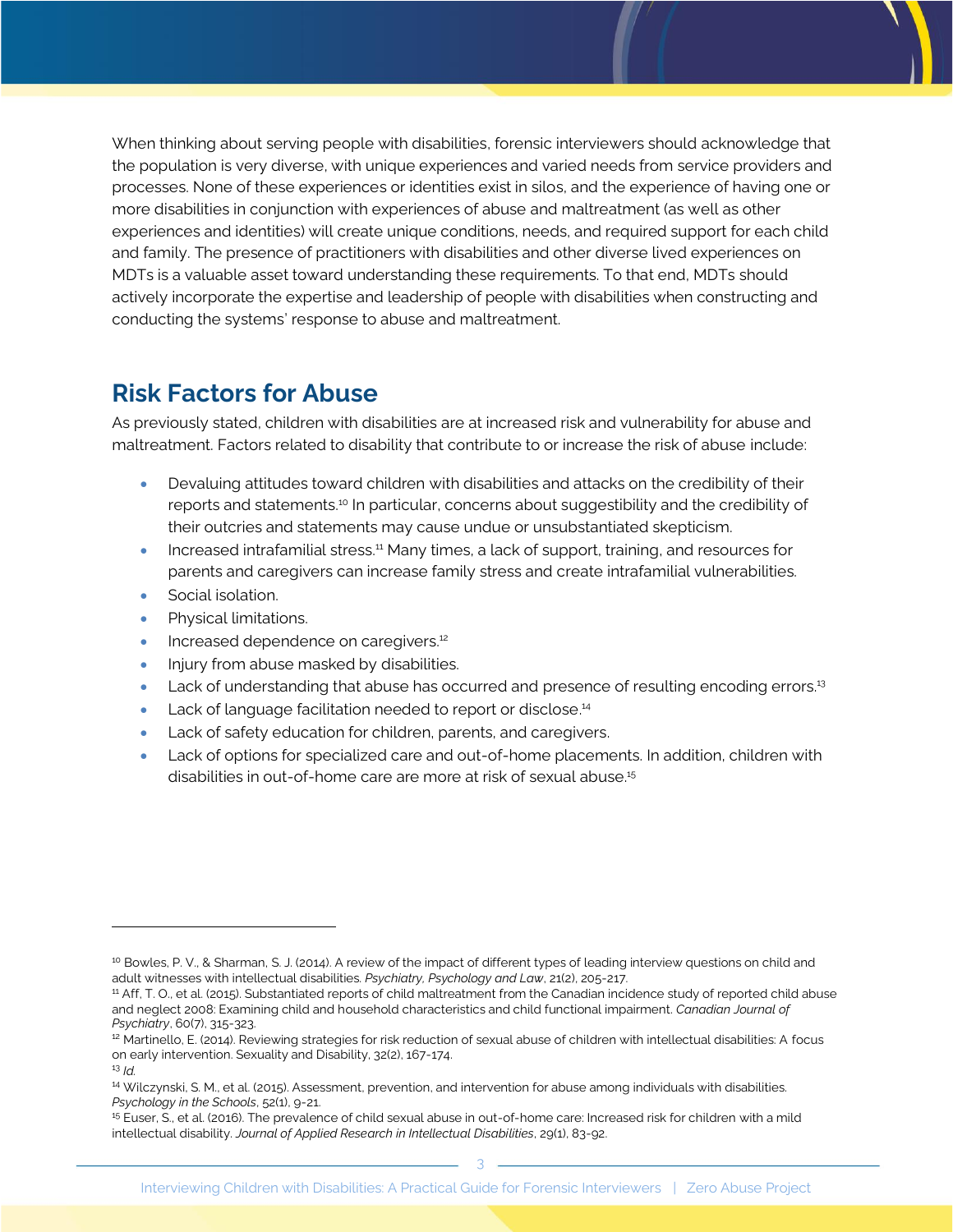# **Children with Disabilities in the United States**

According to the CDC's National Center on Birth Defects and Developmental Disabilities, 61 million adults in the U.S.—more than one-quarter of the adult population—live with some type of disability. 16 Of the roughly 73 million children estimated in the U.S. population, $17$  the CDC estimates that about one in six (17%) of children aged 3 through 17 years have one or more developmental disabilities. Likely owing at least in part to improved awareness, screening, diagnosis, and service accessibility, the rates of disability increased by 1.6% in the years between 2009-2017, particularly for attentiondeficit/hyperactivity disorder (ADHD) (8.5% to 9.5%), autism spectrum disorder (ASD) (1.1% to 2.5%), and intellectual disabilities (ID) (0.9% to 1.2%). The CDC reported that developmental disability was more likely to be diagnosed: in boys than in girls; in both Black and white non-Hispanic children than in Hispanic or non-Hispanic children of other races; in children who live in more rural than urban areas; and in children with public health insurance than uninsured children and those with private insurance.<sup>18</sup> It should be noted that the U.S. Department of Education's Office of Special Education Programs has identified the disproportionate representation of children of color in special education as a nation-wide issue. 19

# **Forensic Interviews of Children with Disabilities**

Forensic interviews involve numerous considerations specifically for children with disabilities, including the language and terminology used by interviewers and MDT members, preparatory measures, modifications, and ultimately, the court process. Recognizing that some MDTs and CACs also conduct forensic interviews with adults with disabilities, this guide briefly discusses some considerations for this population.

### Language and Terminology

Language matters. Currently, the forensic interview best practice is to use people-first language (PFL) when communicating with or about disability. PFL is defined as language that "puts the person before the disability, and describes what a person has, not who a person is."20 For example, instead of using outdated terms such as "handicapped person," saying "person with a disability" centers the individual's personhood instead of their disability. More information on the use and origin of PFL can be found in the previously mentioned footnote.

It is important to acknowledge that language and terminology around identity are often shifting and advancing as communities find language that is affirming and more accurately fits their experiences. For example, some people with disabilities prefer the use of identity-first language (e.g., disabled

```
19 New Mexico Public Education Department. (12 Feb. 2021). District data. https://webnew.ped.state.nm.us/wp-
content/uploads/2018/01/Disproportionality-Memo.pdf
```

```
20 District of Columbia, Office of Disability Rights. (July 2006). People first language. https://odr.dc.gov/page/people-first-
language
```
<sup>&</sup>lt;sup>16</sup> Centers for Disease Control and Prevention, National Center on Birth Defects and Developmental Disabilities. (16 Sept. 2020). Disability impacts all of us. https://www.cdc.gov/ncbddd/disabilityandhealth/infographic-disability-impacts-all.html <sup>17</sup> ChildStats.gov. Child population: Number of children (in millions) ages 0–17 in the United States by age, 1950–2020 and projected 2021–2050. https://www.childstats.gov/AMERICASCHILDREN/tables/pop1.asp

<sup>&</sup>lt;sup>18</sup> Centers for Disease Control and Prevention, National Center on Birth Defects and Developmental Disabilities. (September 13, 2021). Increase in developmental disabilities among children in the United States. https://www.cdc.gov/ncbddd/ developmentaldisabilities/features/increase-in-developmental-disabilities.html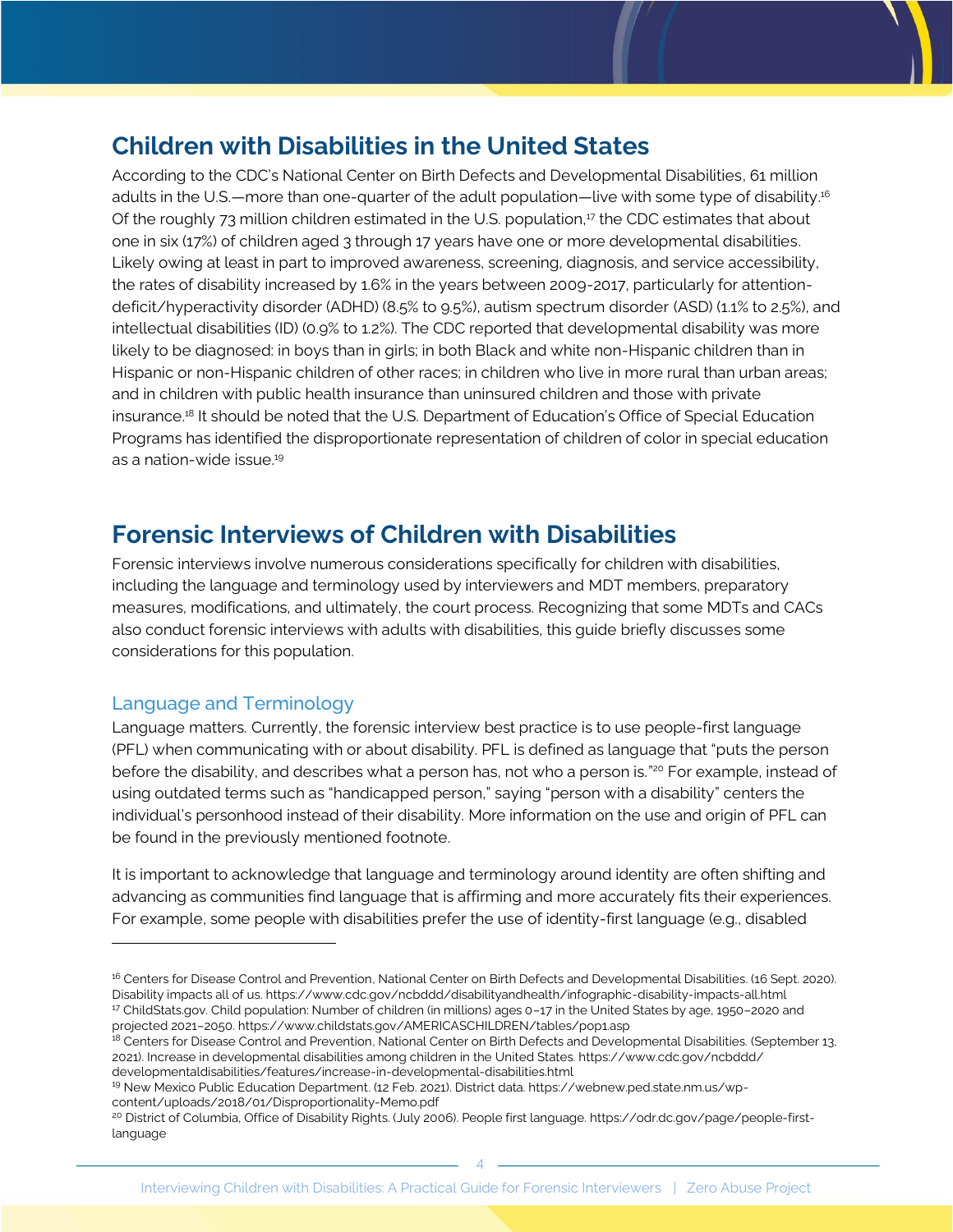person) because they feel their disability is a part of their identity.<sup>21</sup> Connecting with disability justice centers or disability rights organizations in interviewers' communities (or regional or national organizations) can assist in updating the language and terminology used.

Meanwhile, in navigating a forensic interview either as an interviewer or an MDT member, information is often gathered on how to make the process more accessible for the children and families served. Effective information-gathering remains mindful of how questions are phrased about cognitive and developmental levels. For example, a question directed to a parent, like "What is your child's functioning level," can have a negative connotation, implying the child's lack of capacity. Instead, asking the parent "Tell me how your child communicates" affirms that any way the child communicates is okay; it is just helpful for interviewers to know what that method looks and sounds like.

In practice, if an interviewer uses language or terminology that offends or is corrected, it is important that they acknowledge the correction by apologizing, thank the person for the correction, and shift practice for the future. Perhaps most importantly, interviewers should follow the language children and families use to talk about their identities and experiences. What may be affirming or reflective for one child or family may not be affirming or reflective for others.

### Preparation

Preparing for a forensic interview of a child with a disability is an important element of the process, as it can affect the interview's overall effectiveness. Relying on non-offending caregivers or other important adults in the child's life, care, or education plans, and the full range of MDT members' experience can be crucial to this stage.

#### *Non-offending Caregiver/Support Person*

Individualizing the interview to meet the needs of the child includes preparing both the process and the physical space for the interview. Although this is true for every child and family, children with disabilities may require additional preparation.

A non-offending caregiver is usually the best source of information needed to prepare. If the child lacks a non-offending caregiver, an MDT should consider other significant adults in the child's life who could potentially offer insights about the child. This adult may even be considered to accompany the child to an interview. For example, if the child is in a residential program, a case manager or support staff may aid in preparation before and support during the interview. *The MDT should identify who is responsible for gathering this information to the best of their abilities, based on what resources and information is available, and how that information will be communicated to the team.* The following is a list of questions that may be relevant to ask as part of preparation for the interview.

<sup>&</sup>lt;sup>21</sup> Autistic Self-Advocacy Network. Identity first language. https://autisticadvocacy.org/about-asan/identity-first-language/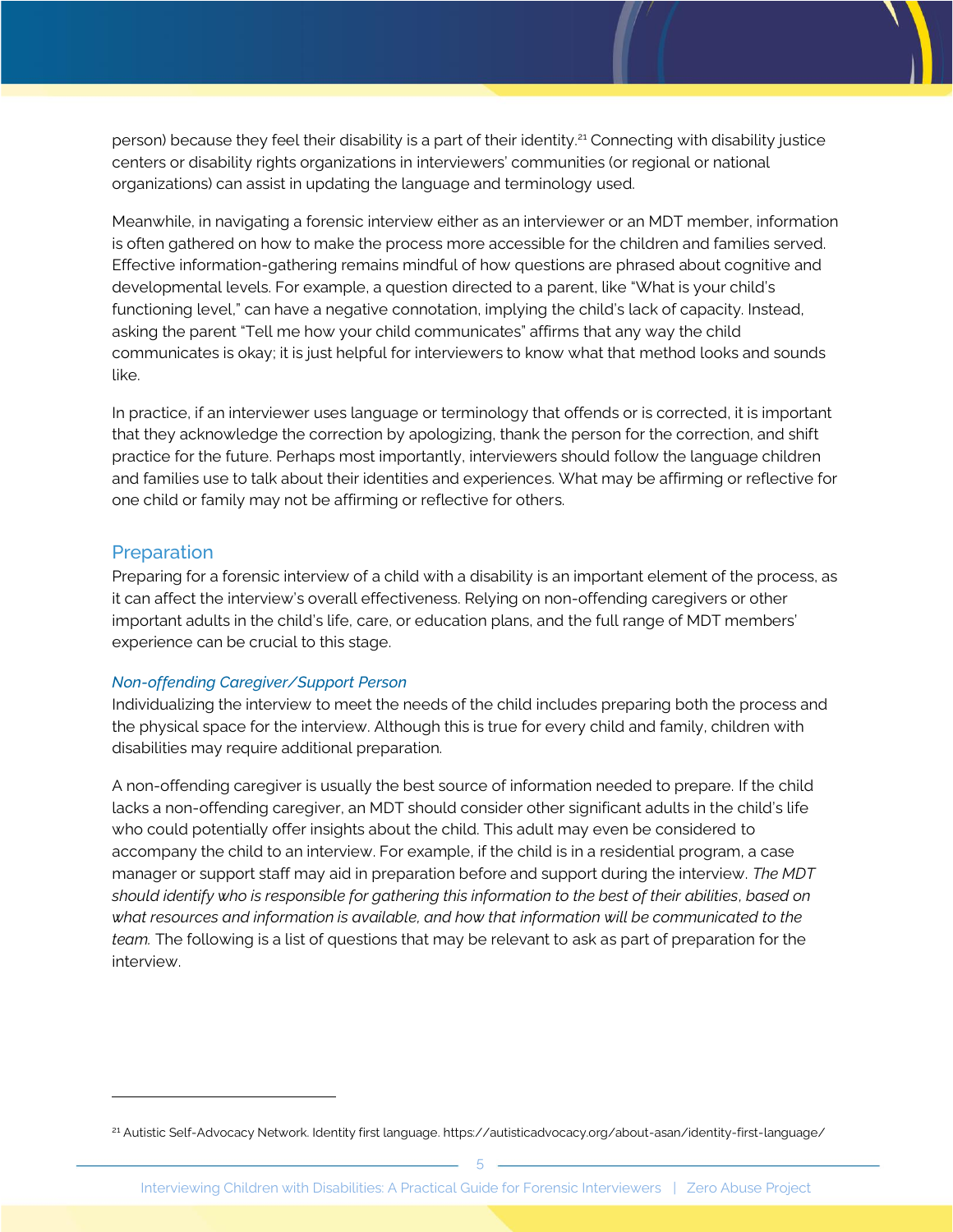- Physical accessibility
	- What would make the space physically accessible for you or the child?
	- Does the child need a certain type of seating to be comfortable?
	- Does the child use any assistive devices for mobility?
- **Abilities** 
	- Is the child on an IEP at school? Tell me about their IEP.
	- How does the child express themself?
- Routine
	- Will this interview time disrupt any life events for the child?
		- What times are least disruptive for interviewing the child?
	- Will this interrupt the child's medication, sleep, or meal schedule?
- Language and communication
	- What helps the child communicate?
	- What should the interviewer know about how the child communicates?
	- What languages does the child speak?
		- What is the child's preferred language?
	- What languages are used in their home?
		- Does the child use assistive devices to communicate? Please describe them.
			- Can the devices be available for the interview?
			- Can the interviewer get consultation on how to use the devices?
	- What are other ways the child expresses themself?
- Sensory considerations
	- Does the child have any sensitivities to sound?
	- Does the child have sensitivities toward lighting?
	- Does the child have other sensory or stimuli sensitivities, e.g., are they nervous about large groups of people?
	- Does the child have any other "triggers"?
- Mental health
	- Does the child have any mental health diagnoses or conditions?
	- Does the child use any items or devices to assist with mental health needs, e.g., a weighted blanket, fidget, or medication?
- Cultural considerations
	- Are there other needs the interviewer can assist with in the space (e.g., prayer space, smudging area, etc.)?
	- Does the child use a name other than their legal name? What are the child's pronouns?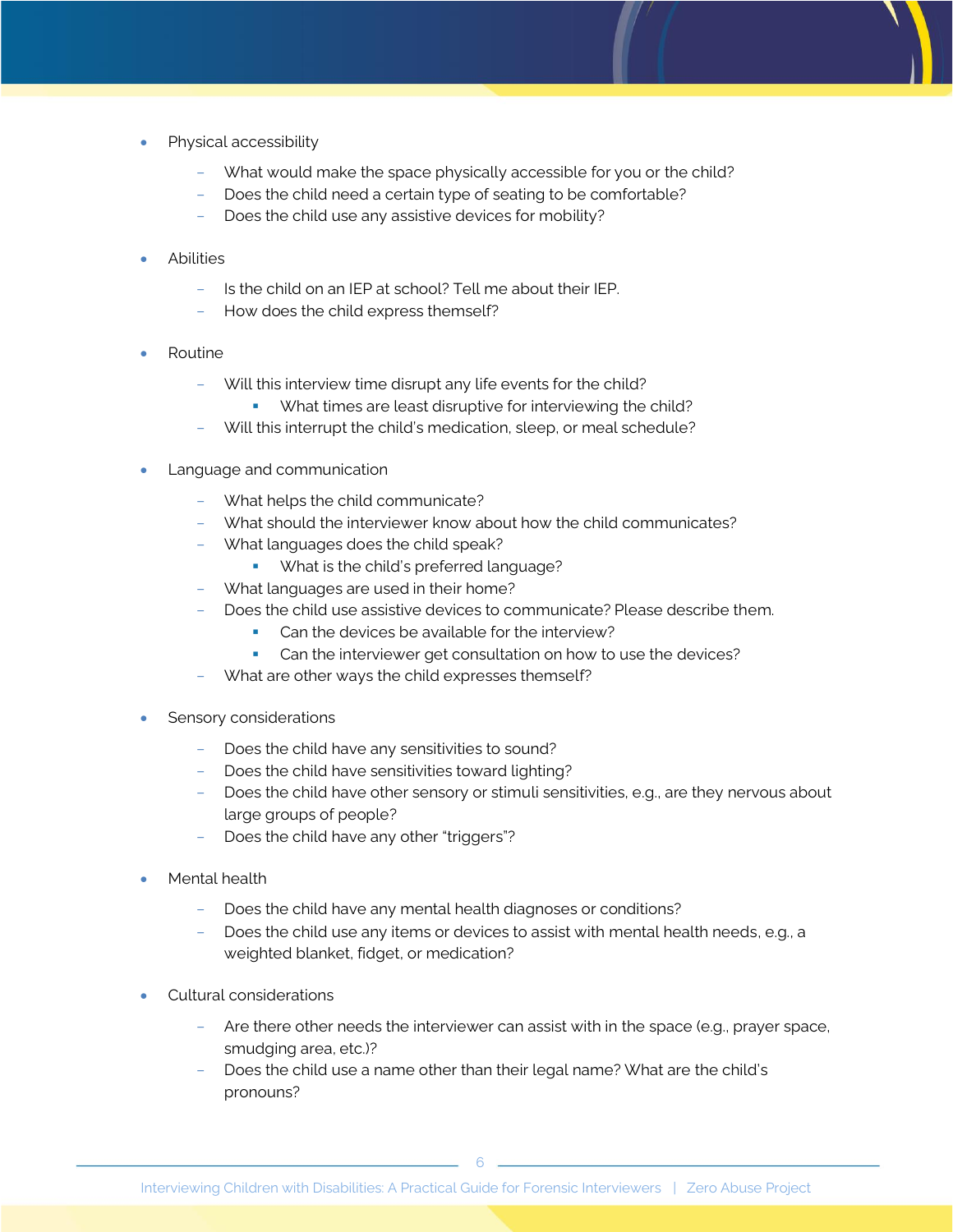#### *Individualized Education Plan (IEP)*

The MDT may also consider requesting and reviewing available IEPs to help interviewers better understand the child's diagnosis. However, there can be limitations to the information. Sometimes IEPs are out of date or do not reflect changing diagnoses or accommodations. IEPs should be considered when they can be obtained, but they should not replace asking a non-offending caregiver or support person about the child's abilities.

#### *Navigating the Forensic Interview Process as a Multidisciplinary Team*

#### **Pre-meeting**

The MDT should begin planning for the interview and the child's needs at the case's onset. If a member of the MDT is going to be transporting the child, it is important that they consider what assistive devices the child may bring. MDT members should communicate with each other and gather prior to the interview to discuss these considerations.

#### *Consultation*

Some consultations may be helpful to understand more about what the child needs for the interview process to be accessible. Possible consultation options may include teachers, personal care assistants, or representatives from disability justice or disability rights centers. Consultations can be conducted without relaying identifying information about the child or case.

#### *Example:*

• An interviewer may call a disability justice center and ask about information regarding a certain disability or communication considerations. If the center is not a part of the MDT, the interviewer can ask for advice or information using hypotheticals or without divulging casespecific information.

#### **Post-meeting**

The MDT should discuss what information should and should not be communicated to the nonoffending caregiver or family after the interview and who is responsible for delivering that information. The team should also consider who will be responsible for aftercare and post-interview support for the family.

### The Forensic Interview

As stated earlier, a forensic interview is a neutral, fact-gathering interaction conducted by a specially trained interviewer using a multidisciplinary approach in response to allegations of maltreatment. There are many distinct but similar nationally accredited forensic interview protocols, as each is based on the same body of research.

Each protocol is divided into phases or stages, but generally, the forensic interview protocol is a flexible process, enabling the interviewer to modify their approach based on the child being interviewed. The flexibility or modifications are not "deviations" from the protocol, but rather they are tools used to increase accessibility.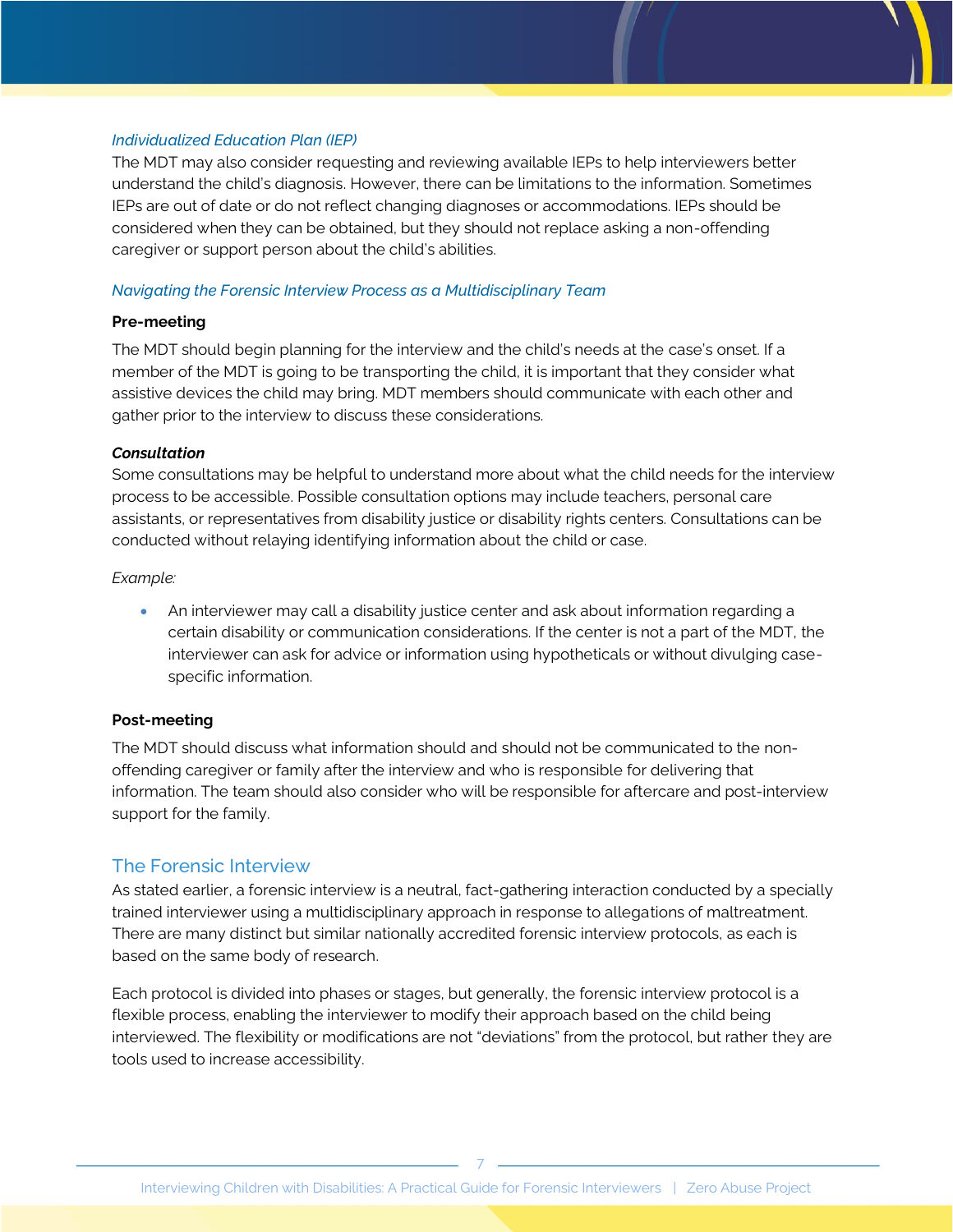### *Forensic Interview Considerations*

#### **Building Rapport**

Every nationally recognized protocol includes a rapport phase, in which occurs narrative event practice or episodic memory training. This technique is especially critical in interviews of children with disabilities. Through episodic memory training, the interviewer can determine which question formations and what interview aids may be most effective for the child.

This early interaction will also prepare the child for the types and depth of questions that are asked in the forensic interview. The interviewer may need to spend additional time in the rapport phase to ensure the child is comfortable and willing to participate in the process, and to gather the information needed to better understand the child's communication needs.

During the rapport phase, a child may be reluctant to offer even minimal information. When this occurs, it is important for the interviewer to maintain best practice and not become aggressive or interrogative in their questioning.

#### *Examples:*

- Through narrative event practice in the rapport phase, an interviewer may determine that generalized open-ended prompts like "Tell me all about that" are too broad for the child. The use of cued recall questions, like "You told me you played with blocks with your sister; tell me all about playing with blocks," is more effective.
- In the rapport phase, through narrative event practice, an interviewer may recognize that the child needs a lot of facilitators (like "mhm" or "And then what happened next?") to give episodic detail.
- An interviewer may recognize that the chronological 14-year-old is at a developmental level similar to a 6-year-old. Thus, the interviewer will modify their use of interview aids, like anatomical drawings, to be appropriate for a child at that developmental level.

#### **Polyvictimization and Life Experiences**

According to research,<sup>22</sup> 66% of children experience more than one form of maltreatment, which makes screening for multiple forms of maltreatment critical in forensic interviews. It is still more important, even imperative, to screen for other forms of maltreatment when considering the increased risk of abuse experienced by children with disabilities. Interviewers should be prepared to discuss multiple concerns during the interview.

When asked, a child may identify a different concern or form of alleged maltreatment as their reason for being interviewed. The interviewer should follow the child's lead in the discussion: there may be other safety concerns or chargeable acts; it will help maintain rapport; and it will cue to the child that *all* of their experiences of abuse and maltreatment are important. Children may also bring up other life experiences that shape the dimensions of their experience of abuse, even though they may not

<sup>22</sup> Turner, Heather A., Finkelhor, David, & Ormrod, Richard. (2010). Polyvictimization in a national sample of children and youth*. Am J Prev Med.* [38\(3\): 323–330. https://www.unh.edu/ccrc/resource/poly-victimization-national-sample-](https://www.unh.edu/ccrc/resource/poly-victimization-national-sample-children-youth)children-youth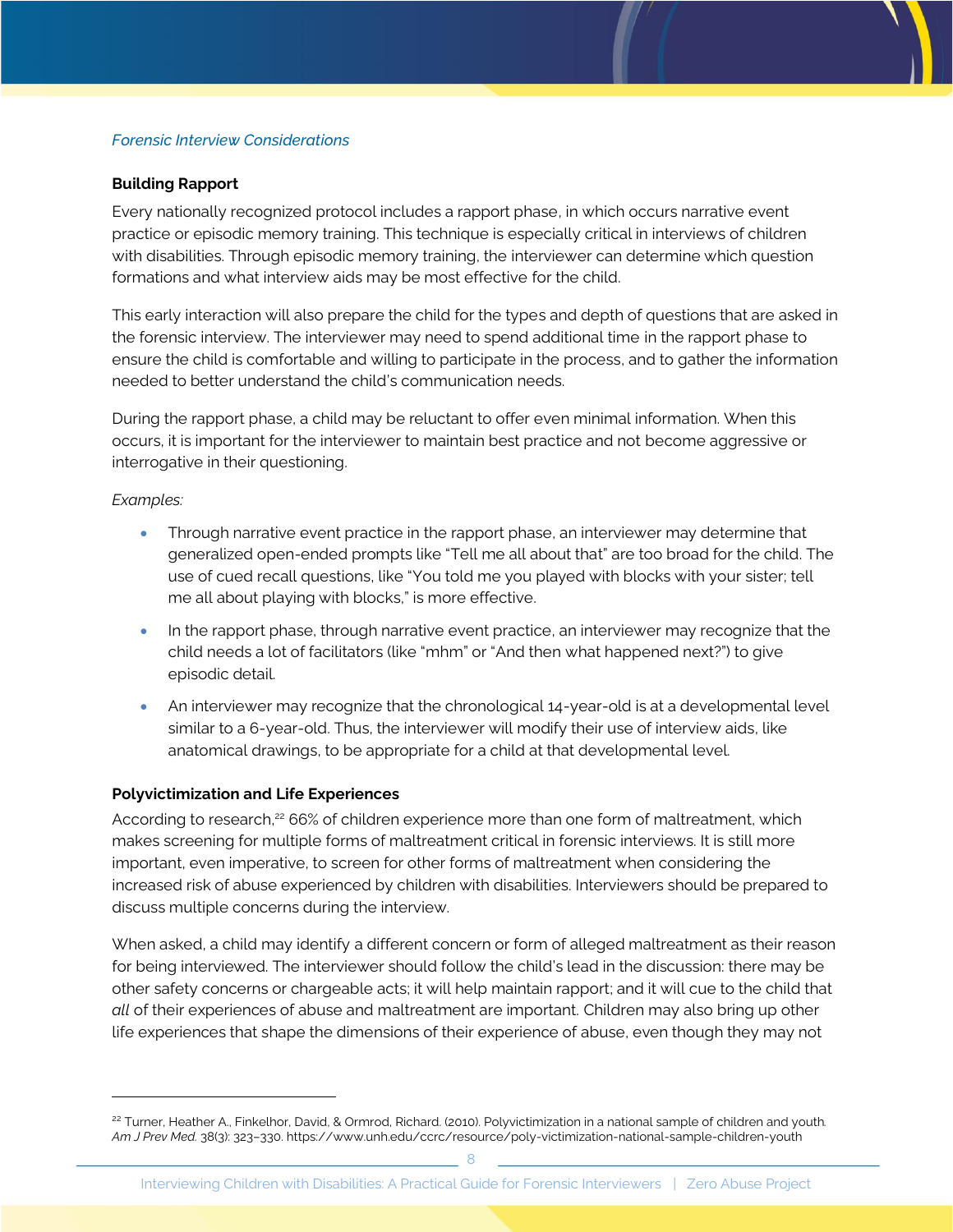be chargeable acts. Each concern will help the interviewer explore how the child may or may not relate to their experience of maltreatment.

#### *Examples:*

- A child describes how her dad would intentionally send her to school without batteries in her hearing aids, so she would get in trouble. She also states that he would often not allow her to use her hearing aids in certain settings to instill fear and assert his power over her. Not all of the elements may be present to charge this as emotional or psychological maltreatment, but it is a grooming tactic and shapes how the child views the abuse or the alleged offender.
- When asked "Tell me about being here today," a child discloses being bullied at school. The interviewer may want to explore some aspects of the bullying, even if it is not a chargeable act, so as not to damage rapport with the child by ignoring something they are reporting as a significant life experience or experience of harm.
- An interviewer may take time to screen for sexual abuse when a child comes in for neglect or drug endangerment.

#### **Expanded or Multi-session Interviews**

An expanded or multi-session forensic interview is a process that can be utilized when a single, traditional forensic interview will not meet a child's needs. Expanded forensic interviews are nonduplicative and can be utilized when the child is part of one or more qualifying populations, including children with disabilities, young children, children with polyvictimization, and highly reluctant or highly traumatized children.

Children with disabilities can greatly benefit from expanded or multi-session interviews. While expanded interviews can be either planned or "on the fly" (meaning after the interview has been initiated, a traditional interview is converted to an expanded process when one or more of these dynamics is identified), the MDT should take care to ensure the overall process is purposeful and conducted by a forensic interviewer trained in an expanded or multi-session process. Expanded interviews should be discussed by the MDT prior to an interview, and a plan should be in place if a child is identified as a candidate for an expanded interview after a traditional interview has begun.

#### **Interview Aids**

Many forensic interview protocols allow for the use of interview aids during the process. The use of aids such as anatomical dolls or diagrams should be purposeful within the context of the protocol; however, children with disabilities may benefit from the use of these aids when it is contextually appropriate.

#### *Anatomical Diagrams*

Research states the use of anatomical diagrams can assist children in clarifying their disclosure, help with demonstration in the absence of language facilitation, and increase the disclosure of previously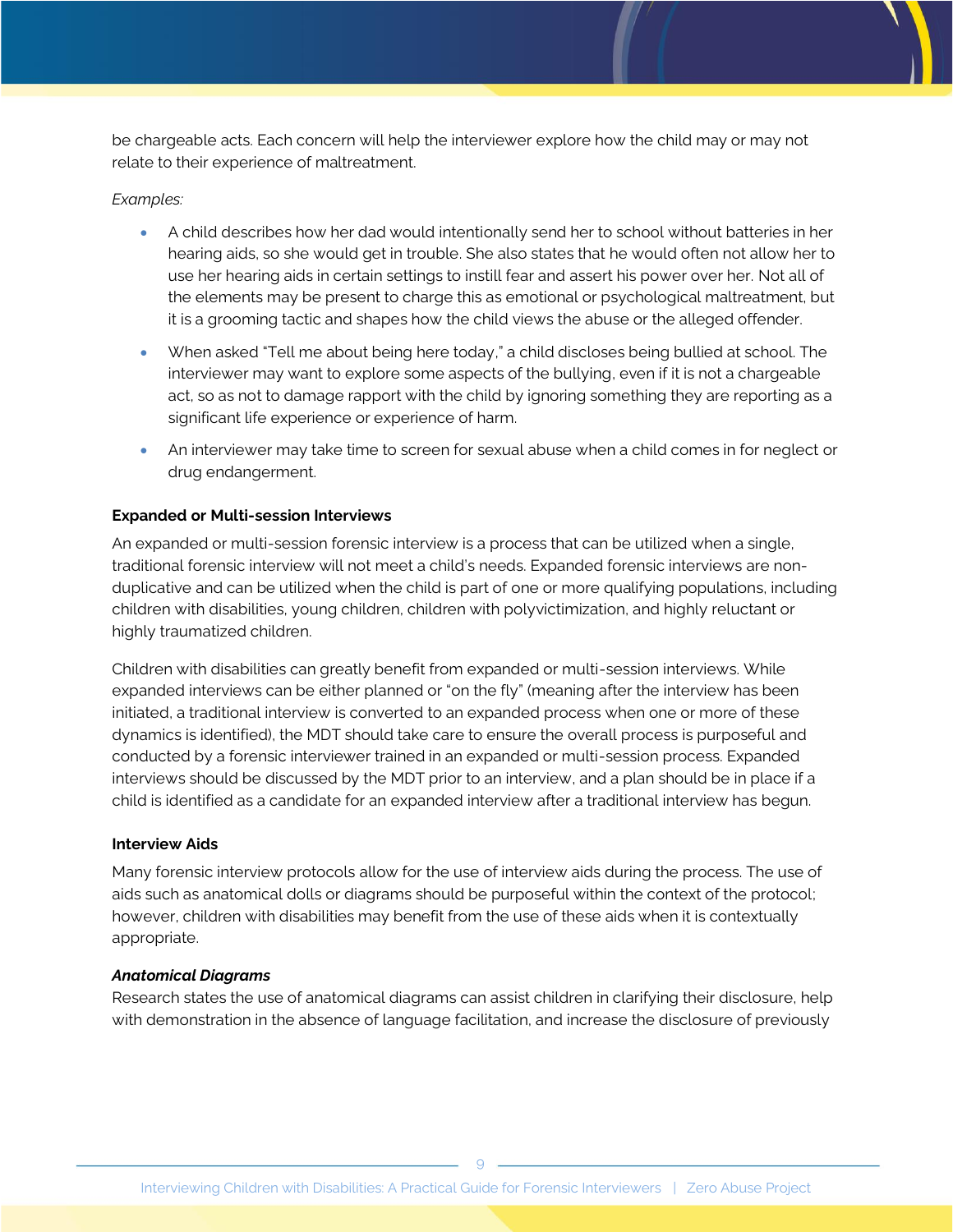unreported touches due to the memory cue.<sup>23</sup> For these reasons, the planned and purposeful use of anatomical diagrams can be very beneficial to children and adults with disabilities.

For example, in the pre-disclosure Transition to Topic of Concern phase of the ChildFirst® forensic interview protocol, anatomical diagrams are used to name body parts to establish common language. Post-disclosure diagrams are used for clarification purposes. Other nationally recognized forensic interview protocols may stipulate additional purposeful uses for anatomical diagrams.<sup>24</sup>

Diagrams, such as those provided by Zero Abuse Project, should be unclothed, proportionally appropriate pencil sketches that depict body parts. They should match the age and ethnicity of the child or person being interviewed and should never be perpetrator-focused.

#### *Examples:*

- A child lacks the language for describing a body part involved in their abuse disclosure, but they can indicate the body part on the diagram.
- A child uses the diagram to indicate all of the places they have been struck. The child uses the word "vagina" in the interview, but indicates anal penetration on the diagram.

#### *Anatomical Dolls*

Anatomical dolls should only be used as a demonstration aid post-disclosure and only with a purposeful introduction by a trained forensic interviewer in a forensic interview. The dolls can assist in clarification, consistency, distancing, and communication. They should come from a reliable source and are appropriate for any developmental age, as long as the child can make a representational shift. A forensic interviewer should only assist the child with the dolls if the child explicitly asks.

#### *Examples:*

- A child who lacks language to talk about the body positions of the abuse incident can use anatomical dolls, post-disclosure, to show what happened.
- A child exhibits confusion when asked questions about clothing positions during an abuse incident, so dolls are used to demonstrate the clothing positions.
- A child lacks the physical motor skills to remove the dress from an anatomical doll and asks the interviewer to take the dress off.

#### *Easel Paper*

Drawing can be a very useful tool in the forensic interview. Assuming the child's motor skills are developed enough, drawings can assist in communication by giving a child an alternative way to communicate. The easel paper and markers can be used to focus the child, such as using the face drawing technique at the beginning of the interview, if it is developmentally appropriate. The child may also draw objects or event locations that they verbally describe. Sometimes the easel paper can be used for the child to have a visual cue in constructing a timeline. The child's age and abilities

<sup>&</sup>lt;sup>23</sup> Vieth, Victor. (2022). Anatomical Diagrams and Dolls: Guidelines for their usage in forensic interviews and courts of law. *Mitchell Hamline Law Review*. 41(8). https://open.mitchellhamline.edu/cgi/viewcontent.cgi?article=1274&context=mhlr [org/wp-content/uploads/2019/02/NCPTC-Anatomical-Dolls-and-Diagrams-position-paper.pdf](https://open.mitchellhamline.edu/cgi/viewcontent.cgi?article=1274&context=mhlr) <sup>24</sup> Newlin, Chris, et al. (2015). Child forensic interviewing: Best practices. U.S. Department of Justice Office of Juvenile Justice and Deliquency Preventio[n. https://ojjdp.ojp.gov/sites/g/files/xyckuh176/files/pubs/248749.pdf](https://ojjdp.ojp.gov/sites/g/files/xyckuh176/files/pubs/248749.pdf)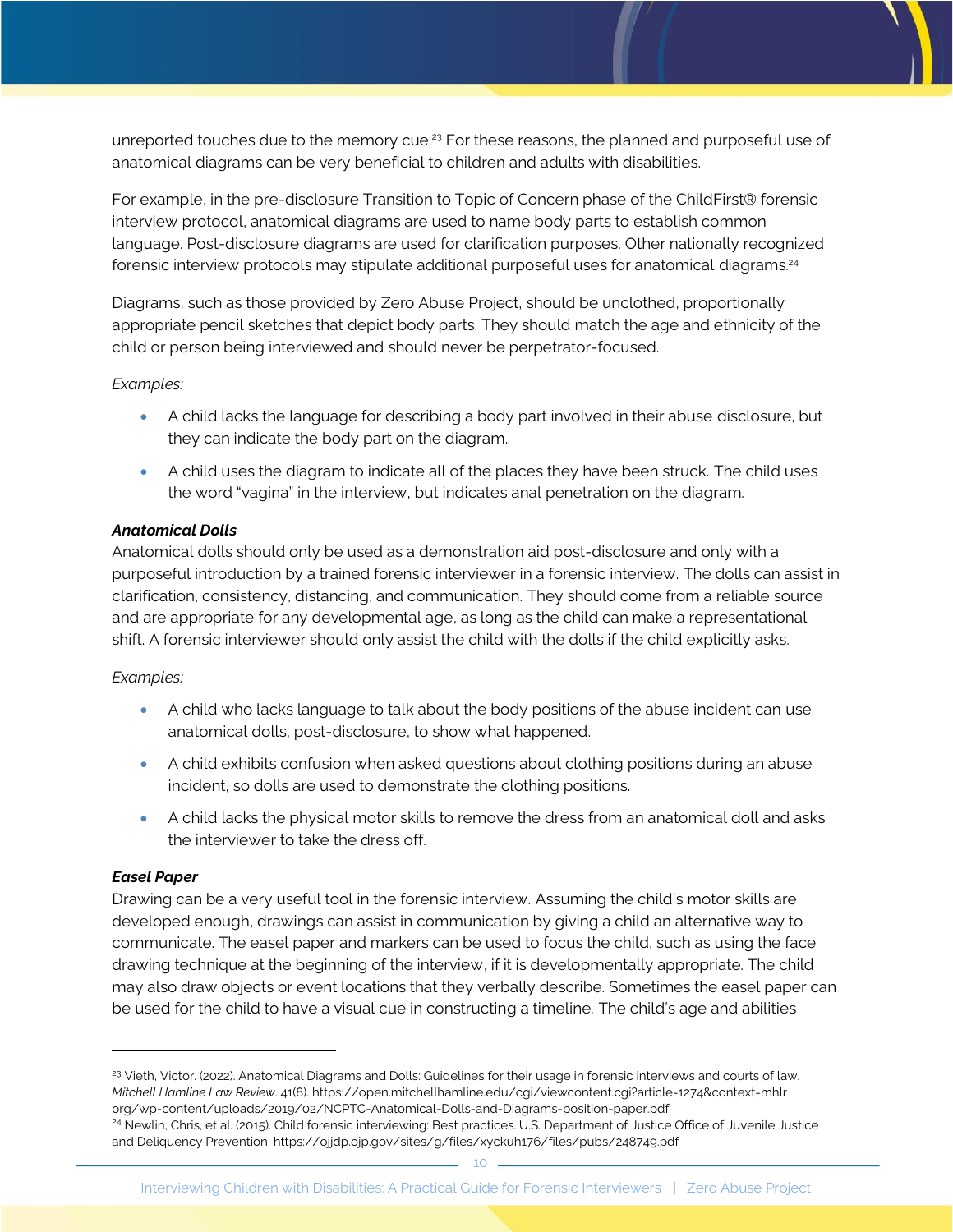should be considered when determining if the child should use the easel paper or if it will become a distraction or block.

#### *Examples:*

- A child draws a syringe in absence of having a word for syringe.
- A child draws the event location and shows the interviewer where they were at different points during the incident.
- A child really does not want to say a swear word, but they will write it down for the interviewer, allowing the interviewer to ask more questions about it.
- A child drawing mom's "mad face" after describing physical abuse.

#### *Stylus or Other Indication Aids*

Some children may have limited mobility and may use a stylus or other object to point or demonstrate. Interviewers should use these items in a planned manner consistent with how the child uses these objects outside of the interview.

#### *Fidgets, Weighted Blankets, and Other Items*

Some children will benefit from the use of assistive devices like fidgets or weighted blankets to help with anxiety. Sometimes non-offending caregivers will identify these tools and may bring some to the interview. Alternatively, a child may bring these items into the interview with them. The items can also be pre-placed in the interview room, and the interviewer can let the child know they can use the items, with the caveat that they are not toys for playing.

#### *Sample language for introducing a fidget or weighted blanket:*

• "In this room, I have this fidget/weighted blanket. Sometimes kids I listen to use the fidget/weighted blanket when we are in this room. I'll leave them here if you want to use them."

When possible, dolls should be avoided as a comfort item or fidget in case anatomical dolls are used as a demonstration aid later in the interview.

#### *Movement in the Interview Room*

Some children may need to stand, sit in alternative positions, or make other movement during the interview. The interviewer should not overly control or discourage the child's movements, especially if the child is still tracking and answering questions. Actions that could cause harm to the child or interviewer, however, should be re-directed.

#### *Sample language for re-direction:*

• In a situation where a child is doing something like kicking an interviewer or jumping off furniture, an interviewer could re-direct by saying, "In this room, we keep our feet on the floor when we're standing, so no one gets hurt."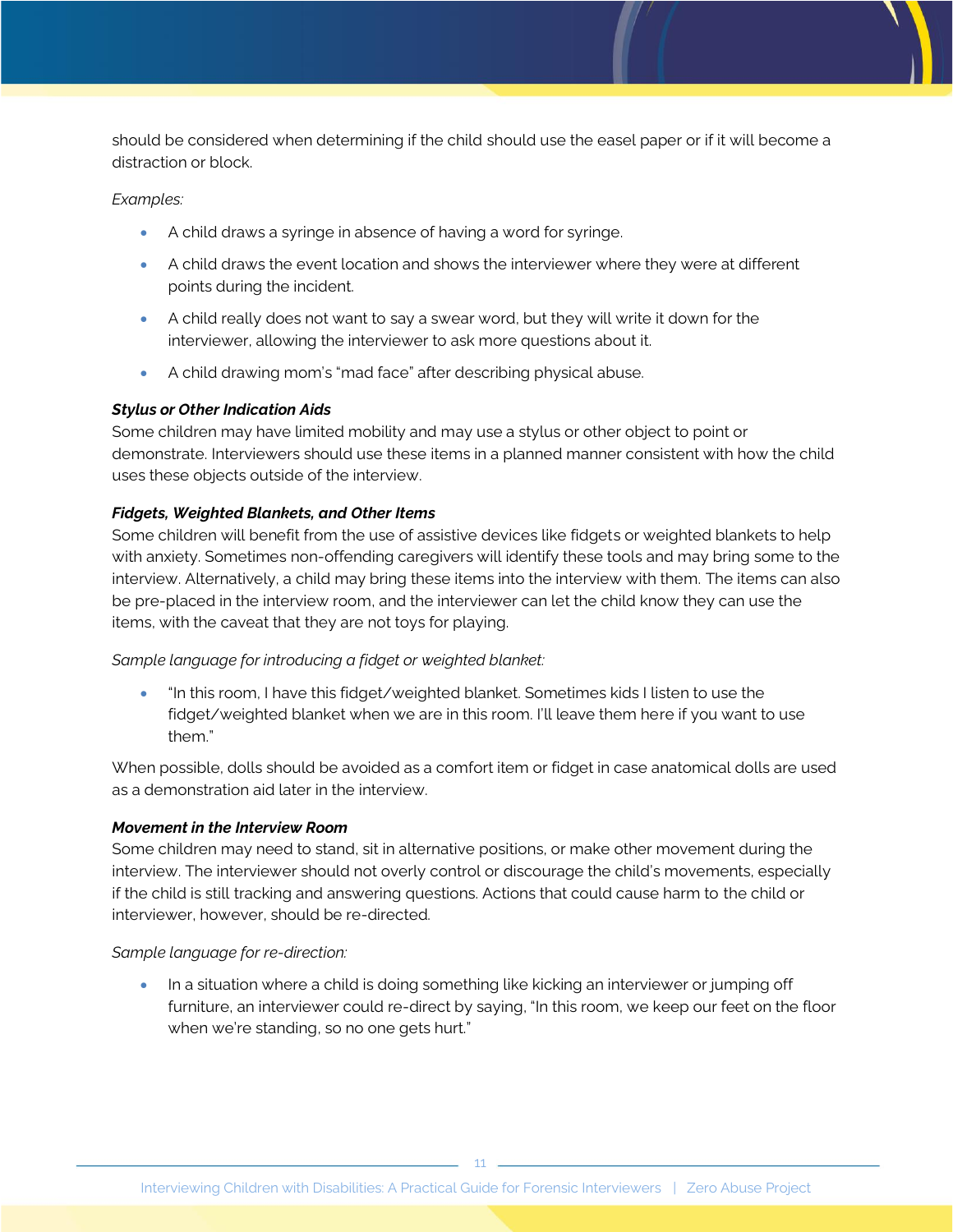Alternatively, children with sensory integration issues can benefit from more movement, specifically proprioceptive<sup>25</sup> and vestibular input. Weighted blankets are one form of this kind of input, but more active input can come from beanbag chairs, hammock chairs or slings, balance seating, or standing.<sup>26</sup>

#### *Lighting and Sensory Considerations*

Some children may need modifications to the lighting in the interview room or need extraneous noise to be reduced.

*Examples:* 

- Track lighting can be helpful for dimming the light, or lamps can be used to replace natural or overhead lighting, if less direct lighting is required.
- White noise machines or televisions may need to be turned off for the child's comfort or ability to focus.

#### *Use of Interpreters*

Some children, whether disabled or not, will require the use of an interpreter to participate in the forensic interview. Interpreters are used when a child speaks a language other than English or when a child uses more than one language to articulate their experience. English-speaking children with disabilities may require an interpreter to facilitate an interview in American Sign Language (ASL) or Cued Speech, while non-English-speaking or bi- or multilingual children with disabilities may require an interpreter in sign language or Cued Speech in their native or preferred language.

Sometimes children encode their experience of abuse or maltreatment in the language that was spoken at the time of the abuse or maltreatment, <sup>27</sup> so even if a child is bi- or multilingual, a bilingual interviewer or interpreter can enable the child to use their preferred language for talking about their experiences. Hard of hearing children may utilize American Sign Language (ASL) or Cued Speech, even if they have partial hearing, and an interpreter can be beneficial, even if the child only relies on one some of the time. The following are some considerations for utilizing interpreters.

If a multilingual interviewer conducts the interview, provide an interpreter for the MDT members who do not speak the same language, so they can understand what the child is saying and can formulate appropriate questions. Likewise, even if the child may not need an interpreter, the non-offending caregiver or support person may need one. It is important to provide them with an interpreter for meaningful engagement and a clear understanding of the process.

If a multilingual interviewer is not available, use court-certified interpreters, when possible. The interpreter should be a neutral party, not a general community member or someone that works with the child at school or in other capacities.

It can be helpful to build relationships with interpreting services and interpreters prior to cases beginning. Familiarizing interpreters with the interview room, the tools interviewers use, the types of

<sup>&</sup>lt;sup>25</sup> The OT Butterfly. Proprioceptive input: The magic pill for sensory regulation [blog post]. https://theotbutterfly.com/ heavywork/sensory-processing/

<sup>&</sup>lt;sup>26</sup> Robson, Dyan. Sensory hacks for kids for vestibular & proprioceptive input" [blog post]. https://www.andnextcomesl.com/ 2015/02/25-sensory-hacks-for-kids-autism.html

<sup>27</sup> Fontes, Lisa. (2016). Language competence in forensic interviews for suspected child sexual abuse. *Child Abuse and Neglect.* 58:51-62. 10.1016/j.chiabu.2016.06.014.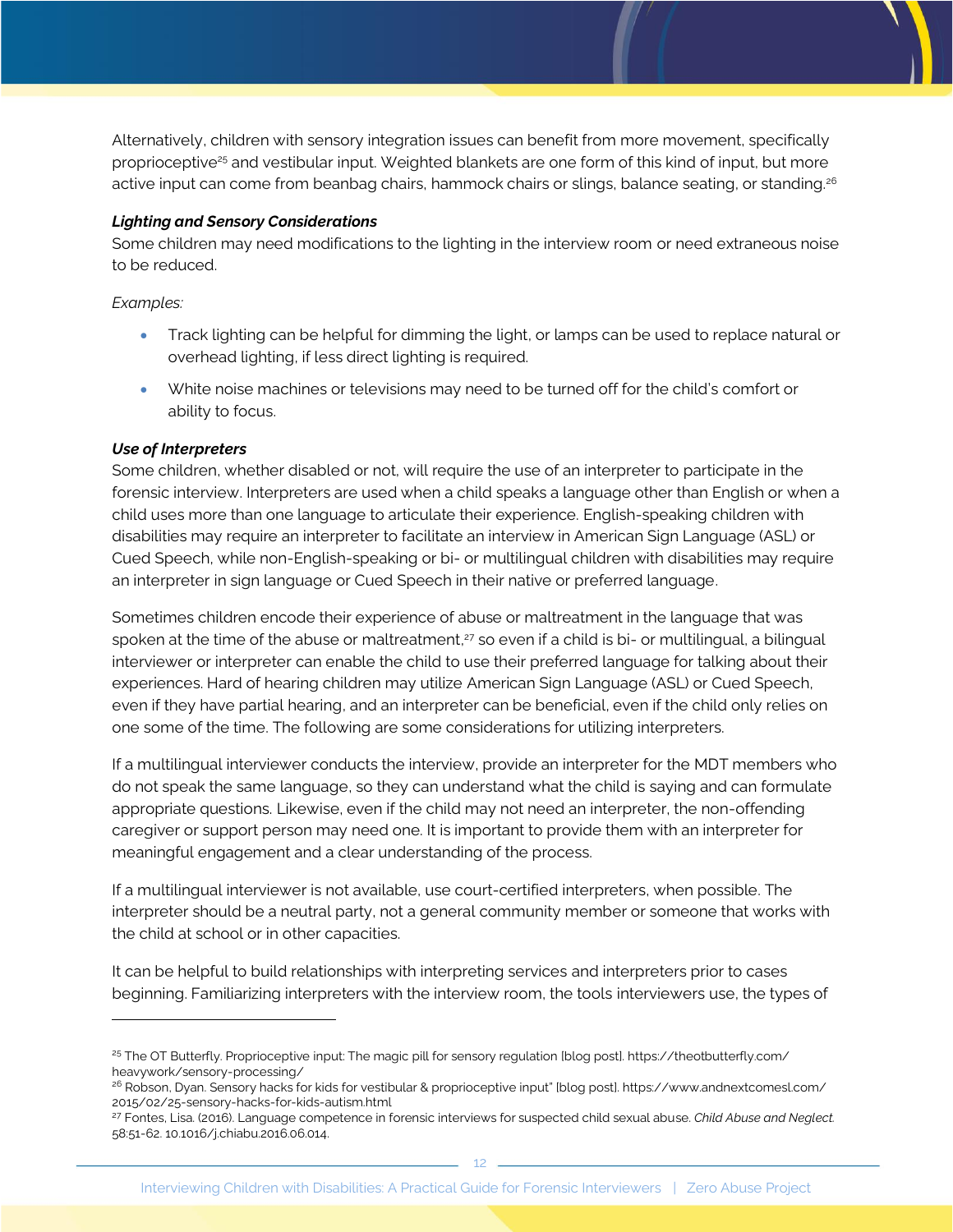questions asked, and the nature of the content questioned can help avoid future issues, such as interpreters getting upset during an interview or realizing they do not feel comfortable doing this type of interpretation work. Interpreters should also sign confidentiality agreements in accordance with MDT guidance or protocols.

When setting up the interview space to include an interpreter, the interviewer and child should still face each other, with the interpreter positioned behind and slightly to the interviewer's side. The interviewer should continue to speak and make eye contact with the child.

Interpreters should translate any and all questions or comments from the child, even if a question is answerable by the interpreter.

#### *Example:*

• The child may ask if they can have a tissue. The interviewer may want to follow up on this comment later.

The interviewer should orient the child to the interpreter's presence and purpose in the interview room. In addition to the interviewer explaining themself and the setting, they could say the following.

#### *Sample language:*

- "Part of my job is to make sure I get your words right. It's okay to use Spanish or English while I listen to you today, and *interpreter* will help me understand if you use Spanish."
- "Another thing I want you to know about this room is that the interpreter is here to help me do my job. She will ask you my questions in German and will make sure I understand your answers. If you are confused, it is okay to let me know. If the interpreter or I get something wrong, it is okay to let me know that, too."

The interpreter's name and purpose should also be clearly stated for the audio/video recording, such as by using the sample language above.

During the interview, the interviewer and MDT members should continue to look for verbal or behavioral indicators of misunderstandings and follow up on them appropriately. As interviews with interpreters can sometimes take additional time, interviewers should consider if an expanded interview would be a good fit for the child, if staff is trained to conduct them.

Interviewers should also debrief with interpreters after the forensic interview, ask if they have questions, and provide constructive feedback.

#### *Physical Accessibility*

Title III of the Americans with Disabilities Act (ADA) <sup>28</sup> defines many priority areas for physical accessibility.<sup>29</sup> Considerations for wheelchairs and mobility devices include accessible bathrooms,

<sup>&</sup>lt;sup>28</sup> U.S. Department of Justice. A guide to disability rights laws. Feb. 2020, www.ada.gov/cguide.htm#anchor62335 <sup>29</sup> U.S. Department of Justice. 2010 ADA standards for accessible design. 6 Mar. 2011, www.ada.gov/regs2010/ 201n.d.AStandards/2010ADAstandards.htm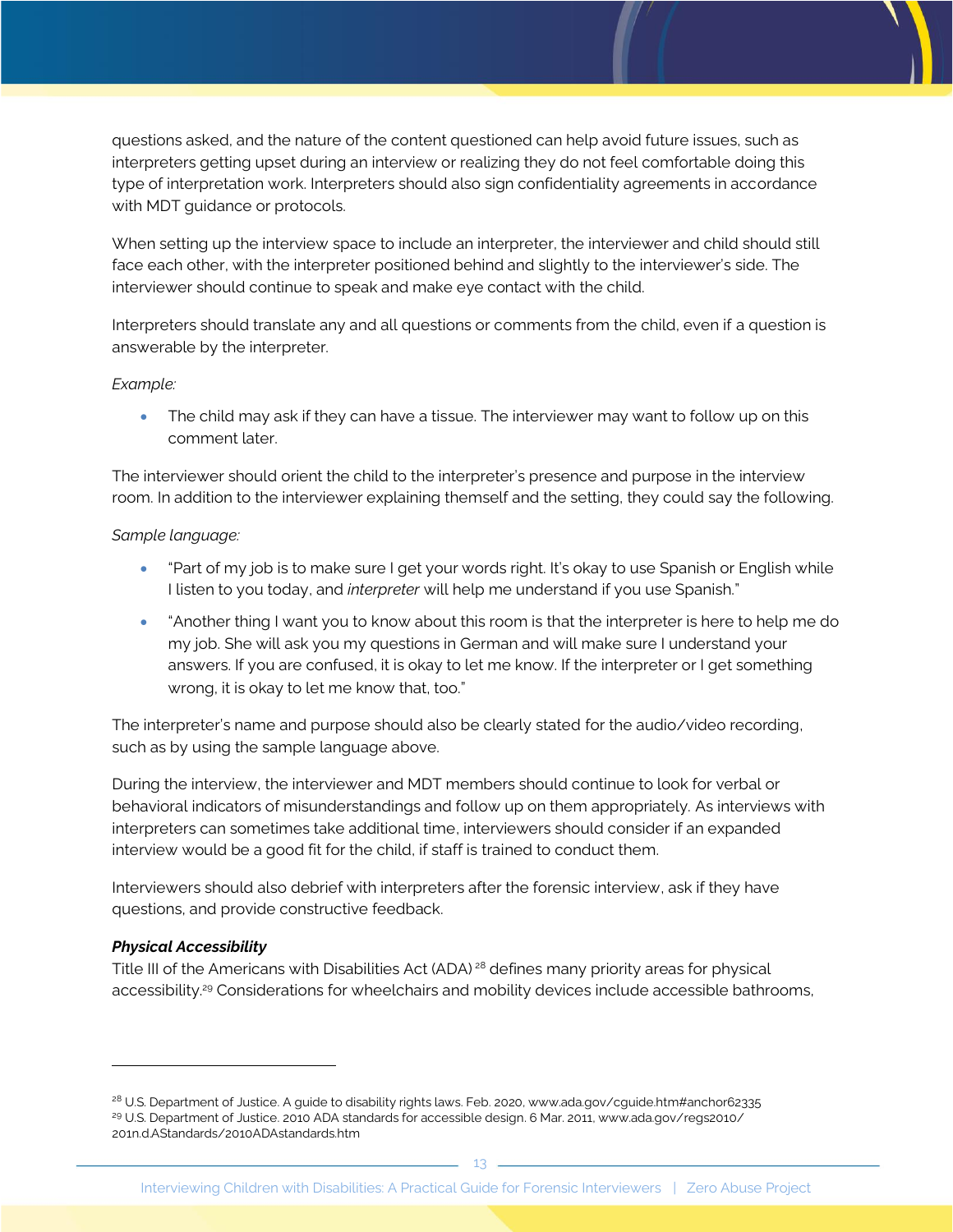parking spaces, ramps, elevators, corridors, doors, and other factors in the physical distance necessitated in facilities. Specific stipulations can be found in the previously referenced footnote.

In addition to physical accessibility in the facility, physical accessibility in the interview process can also be more broadly defined in the context of forensic interviews. For instance, interviewers may consider if a family has access to transportation or specialized services to be able to attend the interview and whether modifications can be made, if needed.

#### *Example:*

• A parent or caregiver meeting in a ChildFirst® Expanded interview can be conducted over the phone instead of in person for more accessibility, although this could be challenging for those in need of an interpreter.

#### *Spatial Modifications*

In addition to considering facility accessibility, some spatial modifications may be considered in the interview room or waiting spaces. Interviewers may consider the following:

- How accessible is the furniture in the forensic interview?
	- Does furniture need to be removed to support the use of assistive devices?
	- Is the furniture too hard, soft, upright, etc., for the child?
	- Does the person need space for an assistive device, like an oxygen tank?
- Have the interviewers asked the questions necessary to have the site as prepared as possible for the arrival of the child or family to prevent disorganization, ill-preparedness, and the risk of having to reschedule?

#### *Facility Dogs*

Facility dogs are commonly used in both the CAC and judicial processes. Some states have specifically legislated allowing the use of facility dogs in court, $30$  and research shows great benefits for the child when facility dogs are used.<sup>31</sup> Because some children may be more reluctant or have limited ability to discuss what they have experienced, facility dogs can help reduce stress and anxiety for the child by providing comfort and emotional support through the process.

The forensic interview is neutral, purposeful, and legally defensible, so the use of a facility dog should be the same. The process for the facility dog should always be in the child's best interest. Most importantly, a facility dog should have training that is accredited by Assistance Dogs International (ADI), and the center should have written policies and procedures for how the dog will be used. and its implementation in the center. Recommendations and considerations the MDT should discuss include, but are not limited to:

<sup>30</sup> Animal Law Resource Center. Model laws: emotional support dogs for witnesses in court. http://www.animallaw.com/ Model-Law-Emotional-Support-Dogs.cfm, accessed 20 October 2021.

<sup>31</sup> Crenshaw, David A., et al. (2019). Developmentally and trauma-sensitive courtrooms. *Journal of Humanistic Psychology* 59(6): 779 –795. Available at https://courthousedogs.org/wp-content/uploads/2019/09/Crenshaw-et-al-Developmentally-and-Trauma-Sensitive-Courts.pdf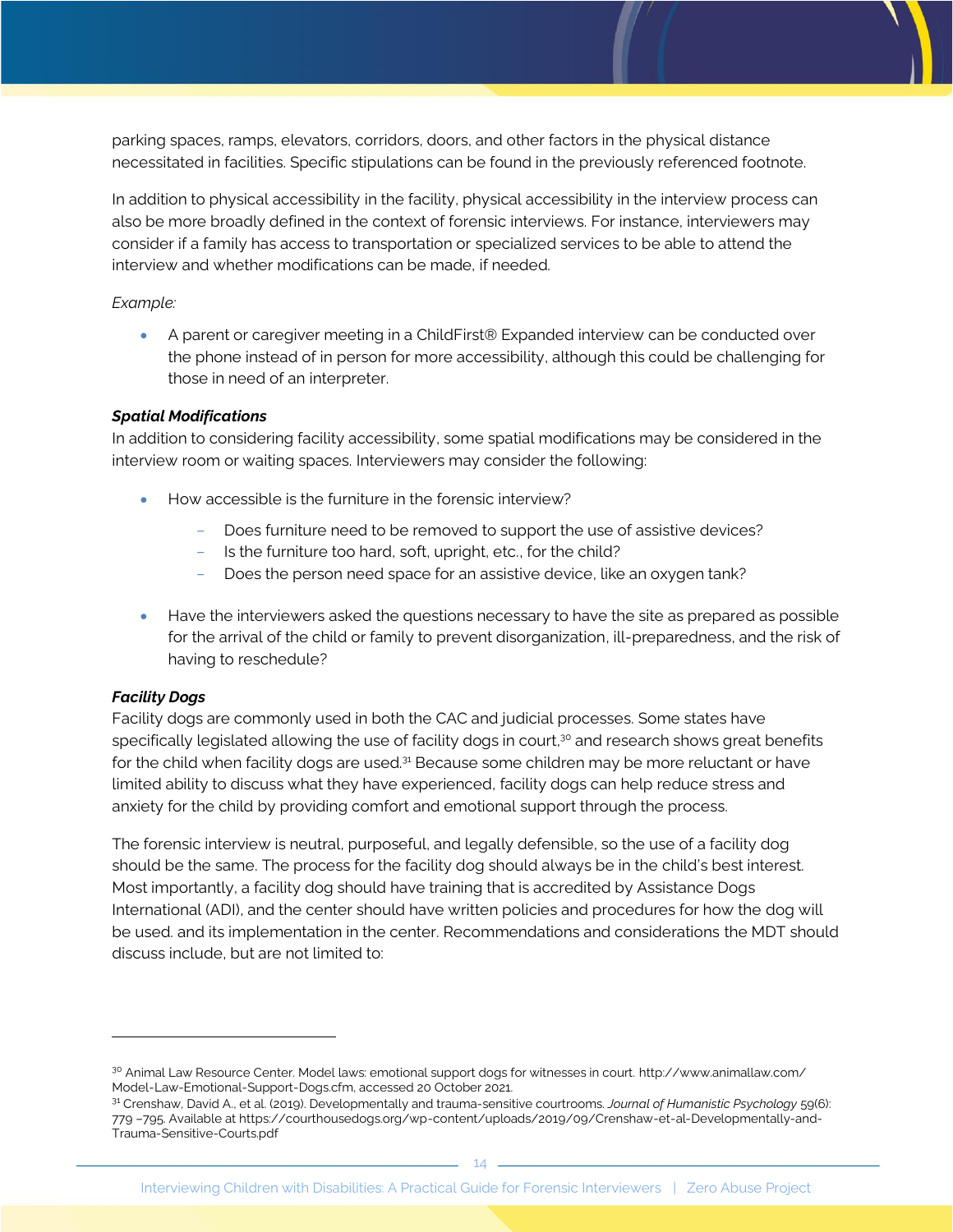- How will the trained facility dog be used within the process for this specific child?
- How will the child be introduced to the dog?
- What interactions will the child have with the dog prior to entering the forensic interview?
- How will it be handled when a child does not want to have a dog in the forensic interview?
- Will the same dog be available for the child through the entire process (e.g., sexual assault nurse examination [SANE], therapy, and court)?
- What is communicated about next steps and the facility dog and to whom?
- Do all MDT members understand the process involving the facility dog?
- Where are the dog and child positioned in relation to each other and the interviewer during the forensic interview?
- How will any challenges with the dog be resolved?
- How will the use of the dog be documented during the forensic interview?

#### **Resources**

When administering resources and services to children and families, interviewers should consider multiple needs.

- Are pamphlets and resources available in high-contrast format, Braille, or large font?
- Are websites and forms accessible?
- Are audio/visual materials closed captioned, or do they contain written descriptions?
- Are the organizations to which the family is referred able to meet its needs?
	- Does the team need to vet referral locations to make sure they can meet children and families' needs?

# **Testifying**

When cases move forward in a judicial process, a forensic interviewer may have to defend their work on the stand. While defending a forensic interview with a child with disabilities is similar to defending all interviews, an interviewer should include a few additional considerations in their court preparations.

### Flexibility and Modifications Versus Deviations

Interviewers should understand the difference between deviations from protocol and flexibility and modifications in the forensic interview. For instance, spending additional time in rapport or using interview aids are not deviations but rather forms of flexibility in the protocol. Interviewers should be able to articulate and explain flexibilities or modifications that were made and the purpose behind them.

#### *Example:*

• Interviewers should be prepared to be asked why an item like a fidget toy or weighted blanket was used in the interview, and why it enhances rather than detracts from a statement's reliability.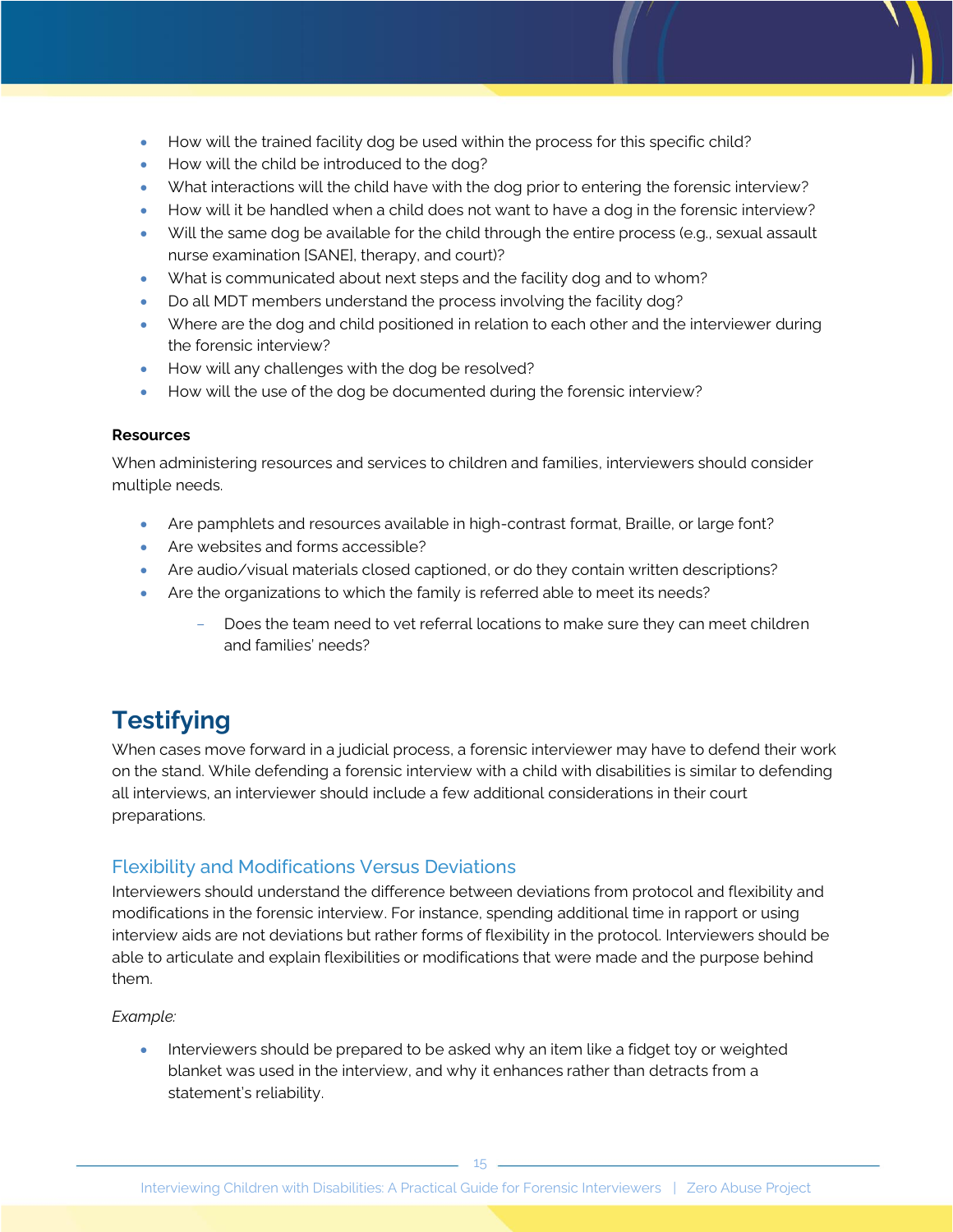# **Considerations for Adults with Developmental Disabilities**

A 2014 study from the Journal of Applied Cognitive Psychology<sup>32</sup> examined the effect of different types of leading questions on adult eyewitnesses with mild intellectual disabilities (IDs). It found that "adults with intellectual disabilities are more vulnerable to misleading suggestions than adults without an intellectual disability," and "individuals with IDs are vulnerable to suggestion, as they typically rely on external cues from the interviewer. A reliance on support figures can also lead to a desire to please an interviewer by cooperating and complying with requests for information."

Because of the importance of serving victims in a developmentally appropriate way and due to concern about suggestibility, some jurisdictions may use a forensic interview protocol to conduct interviews with adults with disabilities. The following are some considerations when conducting forensic interviews with adults.

### Language

When conducting a forensic interview with an adult with disabilities, interviewers should recognize that they are interviewing an adult, even if they may have a developmental level of a chronologically younger person. Interviewers should address adults with disabilities as adults and not use a tone or language better suited for a younger person.

#### *Example:*

• When an interviewer is introducing themself and the setting, they should refer to the interview room as the place where they listen to "people" instead of "kids."

### Modifications to the Physical Space

When possible, interviewers should make the physical space more appropriate for an adult than a child. An interviewer should evaluate the waiting area and interview room for ways to make these spaces more comfortable for an adult, especially in CACs or other settings that predominantly serve children.

#### *Examples:*

- The interviewer should use adult-appropriate furniture in the interview room.
- The interviewer should use Sharpies instead of Crayola markers.
- The interviewer can store waiting-room toys out of sight.

<sup>32</sup> Bowles, Peter V. & Sharman, Stefanie J. (2014). The effect of different types of leading questions on adult eyewitnesses with mild intellectual disabilities. *Applied Cognitive Psychology*, 28: 129-134 (2014)